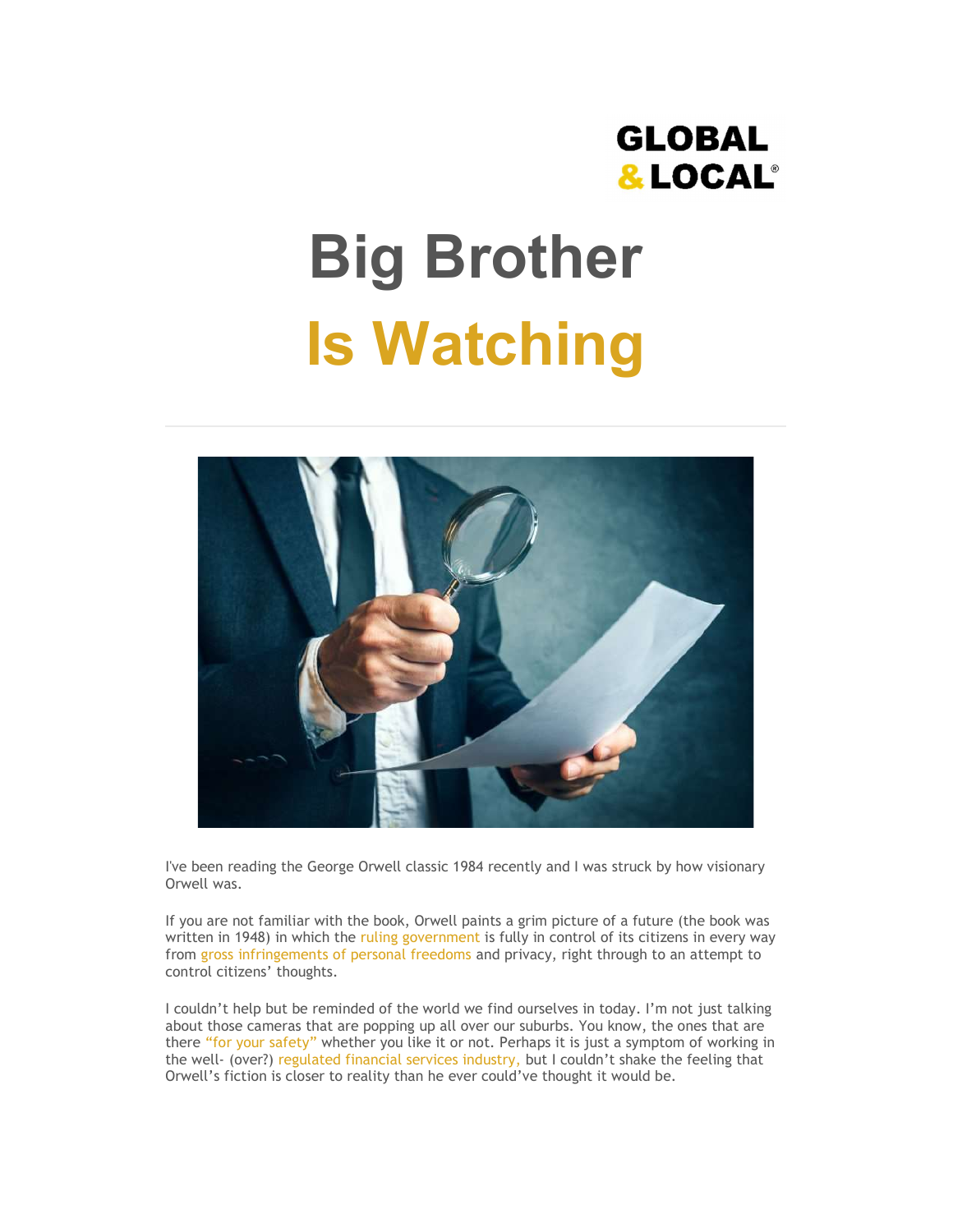You may not even notice the number of times that you consent to your personal financial information being shared across borders anymore, because it has become the norm for us to have to complete a ridiculous amount of forms for the most basic of financial transactions. The forms always politely ask for your consent, but it is not like you have the option to opt out of having your financial data shared. If you do not consent, these investment companies will just refuse to approve your application. In their defence – in most cases, they will not be allowed to do business in their respective regions unless they commit to gathering your information and passing it on to the powers that be.

This is done in line with various international treaties and local legislation of countries around the world, all under the auspices of combating crimes like money laundering, tax evasion and terrorism. For the greater good indeed, but lately, you can't help but feel like you are being treated with suspicion every time you want to manage or invest your own hard-earned savings. Let's have a look at some of the global agreements and laws that currently govern your investments, whether you like it or not.

## Common Reporting Standards

Around 97 countries in the world are collaborating via the OECD to comply with Common Reporting Standards or "CRS". This means that their tax authorities share common information with each other by making all regulated financial institutions report certain information to them, including, but not limited to:

- Personal identifying information (name, tax number in your home country, etc.)
- Account details (of the bank account/investment/shareholding)
- The total account balance/value of your accounts calculated at the end of the calendar year, including any interest (excluding the balance of any excluded accounts)
- CRS was agreed to by the G20 countries in 2014 and reporting started in 2017, with more countries joining the agreement on an annual basis.

#### Foreign Account Tax Compliance Act

Not to be included in a mere "common" international agreement, the US has its own legislation called the Foreign Account Tax Compliance Act, or FATCA. Wikipedia explains that FATCA requires all non-US foreign financial institutions (FFIs) to search their records for any indication of a connection to the US (including prior residency, birth, etc) and to report the assets and identities of such persons to the US Department of Treasury.

The institutions that enter into an agreement with the IRS to report on their account holders may be required to withhold 30% on certain payments to foreign payees if such payees do not comply with FATCA. Ironically, the US has yet to comply with FATCA itself, because as of 2020, it has not yet provided the promised reciprocity to its partner countries and it has failed to sign up to the Common Reporting Standard (CRS) to date.

But how do these international tax authorities gain the information to share with each other in the first place? Well, they force their local entities to supply it to them. Investment companies will lose their regulatory approval or trade licences if they do not do the spying for the tax authorities. This is quite evident if you picture the amount of information that was already pre-populated on your 2021 tax return when you logged into the South African Revenue Services' system to view your auto-assessment this year. Similar to when you have no choice about sharing your life-long financial history when all you want to do is set aside R150 a month for your niece, entities have no option but to comply.

### Locally, the information can come from many sources: